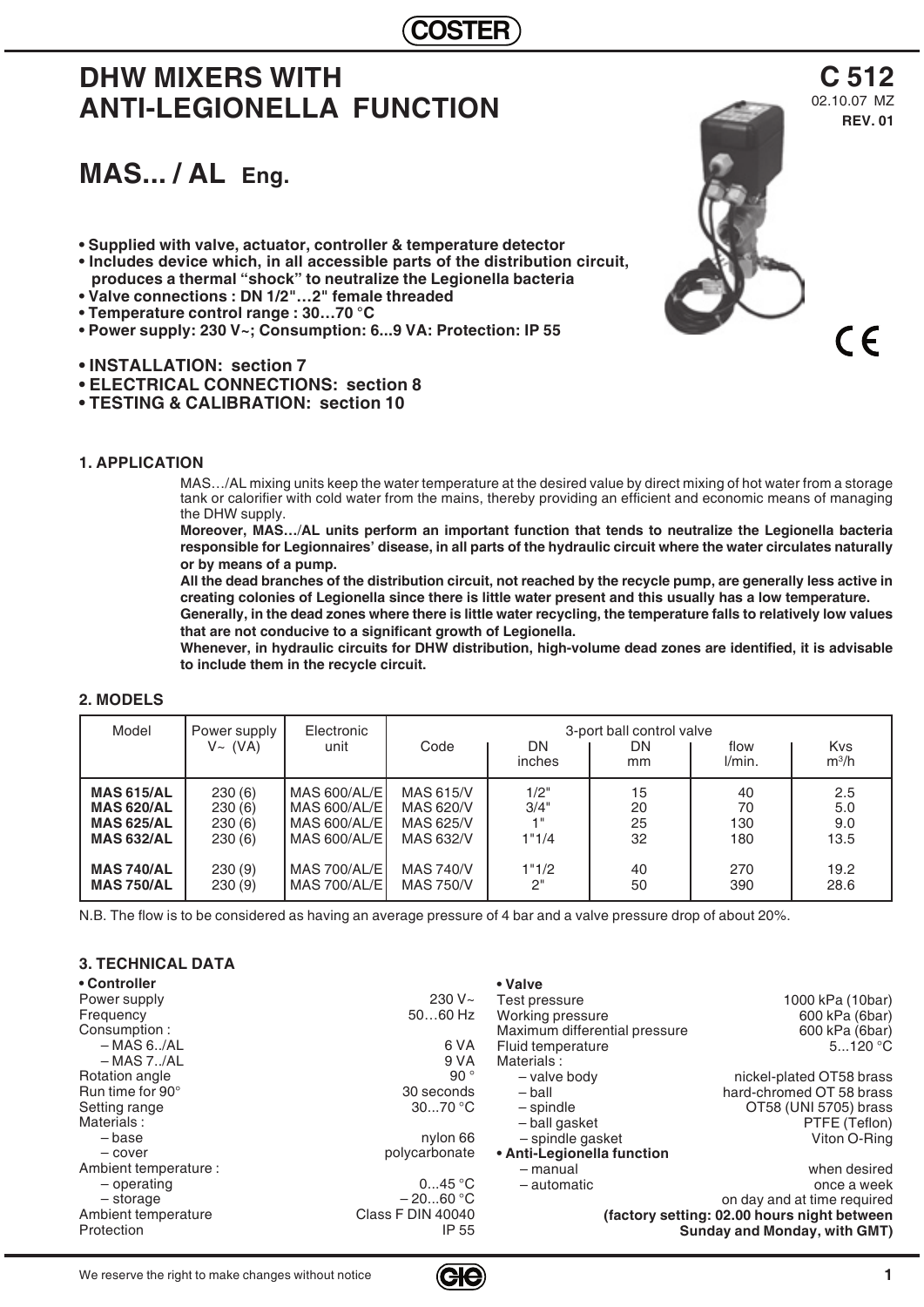

## **4. OVERALL DIMENSIONS**

## **4.1 Electronic controller**



## **4.2 Overall dimensions and weight**



| Model             | DN    | mm  | L <sub>2</sub><br><sub>mm</sub> | L <sub>3</sub> min.<br>mm | L4 min.<br>mm | mm  | Weight<br>Κg |
|-------------------|-------|-----|---------------------------------|---------------------------|---------------|-----|--------------|
| <b>MAS 615/AL</b> | 1/2"  | 72  | 146                             | 30                        | 100           | 60  | 1.5          |
| <b>MAS 620/AL</b> | 3/4"  | 79  | 151                             | 30                        | 100           | 71  | 1.7          |
| <b>MAS 625/AL</b> | 4 8   | 94  | 156                             | 30                        | 100           | 84  | 2.2          |
| <b>MAS 632/AL</b> | 1"1/4 | 106 | 161                             | 30                        | 100           | 96  | 2.8          |
| <b>MAS 740/AL</b> | 1"1/2 | 113 | 167                             | 30                        | 100           | 111 | 3.3          |
| <b>MAS 750/AL</b> | 2"    | 136 | 178                             | 30                        | 100           | 130 | 4.8          |

## **5. CONSTRUCTION**

- MAS…/AL mixers are very compact. They are manufactured in two parts:
- electronic unit comprising the electronic circuit board and the actuator for operating the valve.
- From the electronic unit originate three pre-wired cables: power supply, temperature detector, malfunctioning (alarms) and anti-Legionella function in operation.
- control ball valve (self-cleaning and so not subject to calcareous deposits), manufactured by special tooling of the water passages that permits accurate mixing. On the output port for the mixed water a pocket is inserted inside which is housed the temperature sensing element (thermistor with high accuracy and response speed).

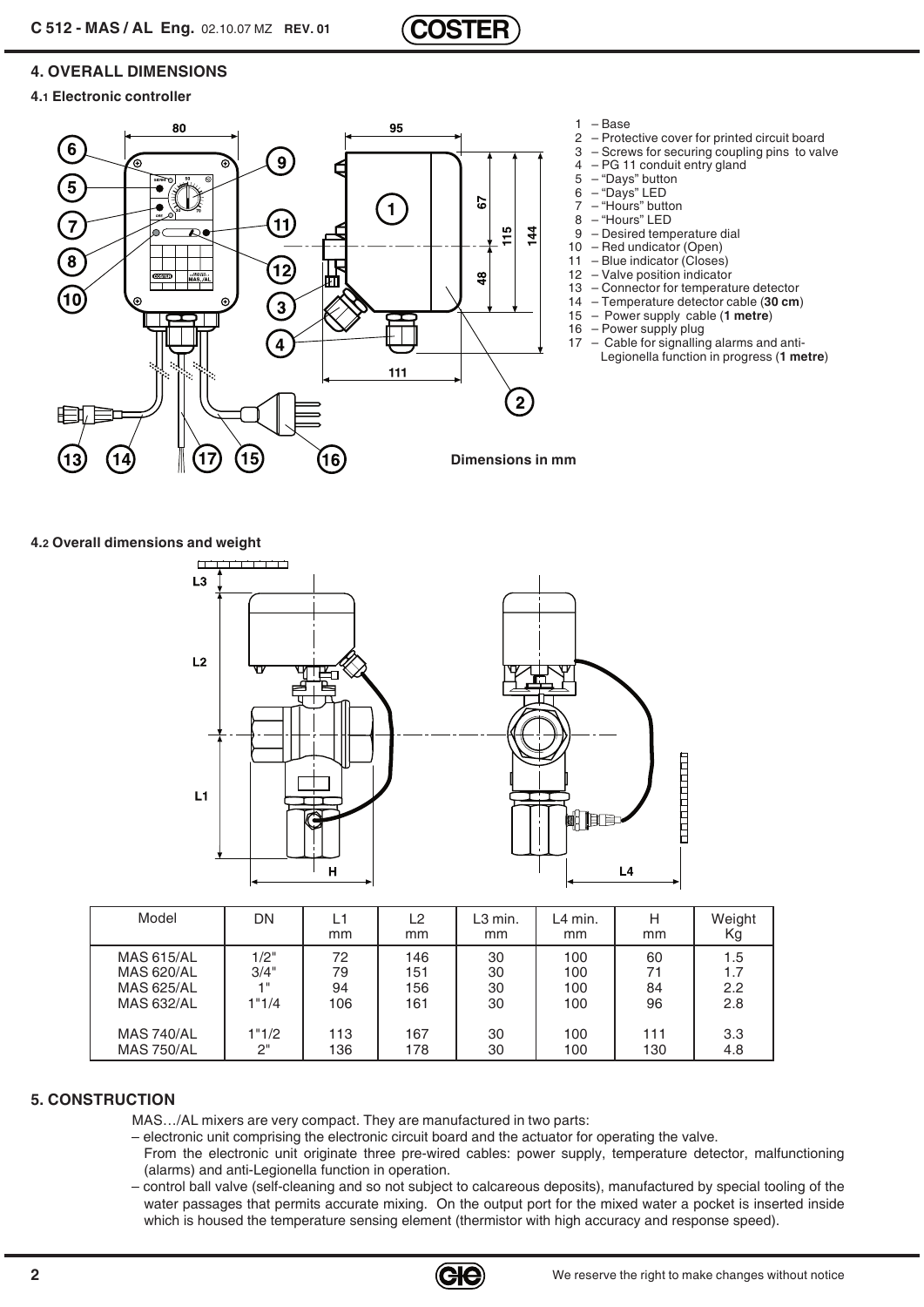## **6. OPERATIONAL DIAGRAMS**

**Warning: to ensure that the anti-Legionella thermal "shock" reaches as much of the DHW hydraulic circuit as possible, a recycle pump must be installed.** 

**Without the recycle pump there is no point in using the anti-Legionella function.**

## **For a good result keep the calorifier temperature at 70°C minimum.**

**6.1 Installation with calorifier without recycle input**

**6.2 Installation with calorifier fitted with recycle input**



## **7. INSTALLATION**

#### **7.1 Installing the valve**

The valve can be installed in any position except that with the control spindle facing downwards.

One of the two opposite ports (it does not matter which) is connected to the hot water from the calorifier, and the other is connected to the combination cold water - recycle.

**YFS YES** NΩ

From the central port, where the pocket containing the temperature sensing element is inserted, flows the mixed hot water directed to the consumer circuit.

#### **7.2 Positioning the valve spindle**

When the valve has been installed hydraulically, position the control spindle so that the entry port for hot water coming from the calorifier is open, as shown in the following diagrams.





#### **7.3 Coupling the controller to the valve**

The controller is supplied in the "open" position, corresponding, hydraulically, to the open position for water from the calorifier. The valve position indicator, seen in the slot in the diagram (4.1.12) must be turned in the direction of the red mark.

If it is not in this position, plug in the power supply cable to a 230 V~ earthed mains socket: the controller should open. Next, loosen the two controller securing screws (2), couple the housing on the coupling spigots (4), insert the controller spindle (3) in the valve spindle (5) and then secure it by tightening the two securing screws.

Warning: install the controller on the valve so that the electric cable entry glands are not facing upwards. This is to ensure that water from pools of condensation or from drops falling from overhanging objects might, over time, penetrate to the inside of the electronic controller.<br>
penetrate to the inside of the electronic controller.

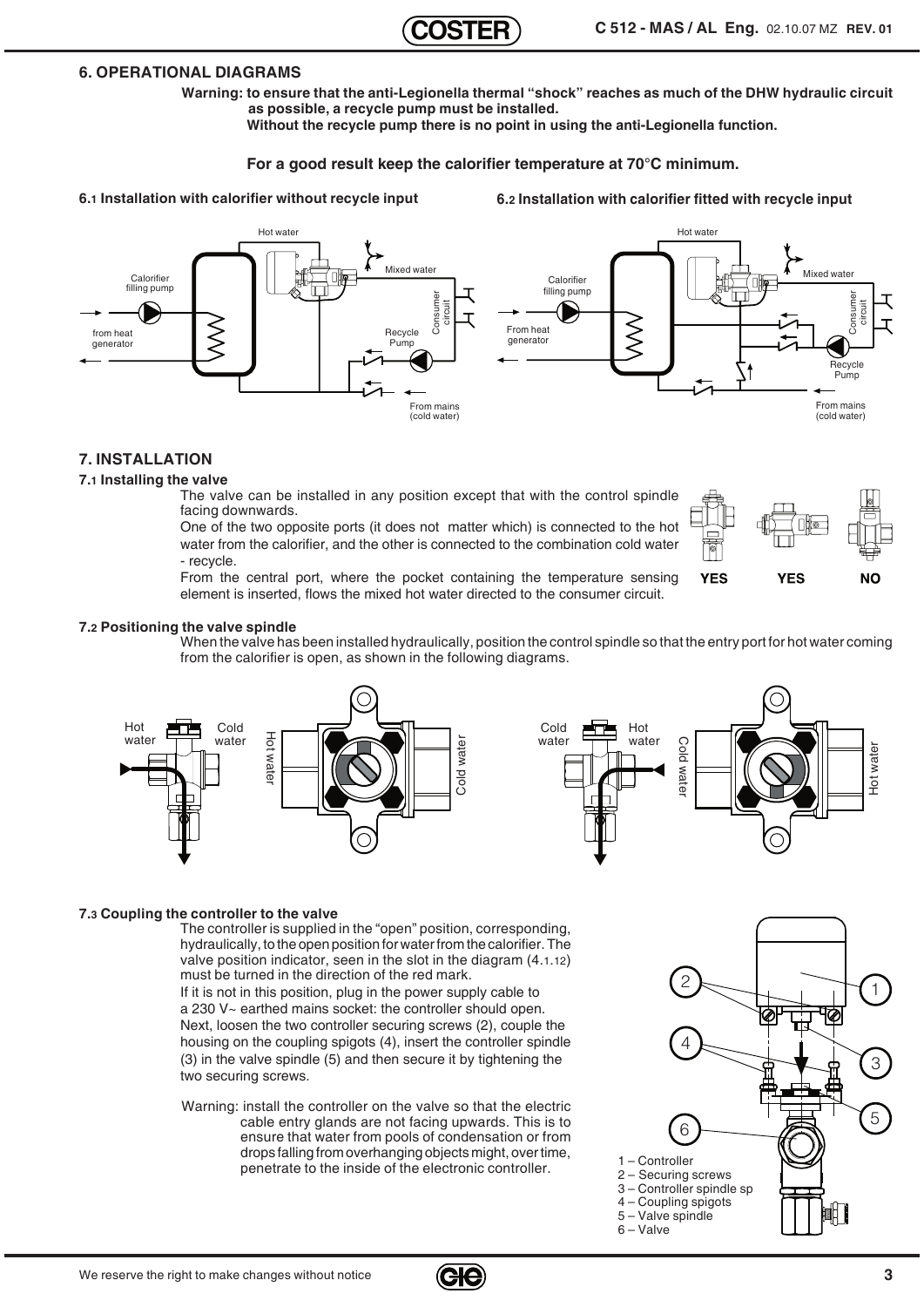

#### **7.4 Connecting the temperature detector**

- To connect the controller to the temperature detector:
- rest the female connector (1) of the pre-wired cable against the male connector (3) of the sensing element pocket,
- rotate until you find the correct position of the groove and then press so that the female connector is fully inserted in the male connector,
- rotate the nut clockwise for about half a turn until you feel it click into place
- rotating it slowly, press the securing ring nut until it is inserted in the fixed mail union



- 1 Flexible female connector
- 2 Securing ring nut
- 
- $3$  Fixed male union<br> $4$  Pocket with ter 4 – Pocket with temperature sensing element
- 5 Nut for securing pocket at desired eight

**Should it be necessary to replace the sensor pocket, position the lock nut at the same distance as the one mounted so that the sensing element is in the centre of the flow inside the valve.**

#### **8.ELECTRICAL CONNECTIONS**

From the MAS…/AL electronic unit emerge three pre-wired cables:

- $-$  a metre-long power cable (4.1.15) fitted with a plug (4.1.16) for insertion in a 230 V $\sim$  earthed mains socket. If it is desired to eliminate the plug and make a permanent connection to the power supply it is advisable to include an on/off switch for the controller, thereby facilitating the programming of the anti-Legionella function.
- cable (4.1.14), about 30 centimetres long, for connecting the temperature detector. It is fitted with a female connector (4.1.13) for insertion in the male socket of the pocket situated on the mixed water outlet (see section 7.4).
- three-core cable (4.1.17), one metre long, which provides the two optoisolated outputs (open collector): one output signals the alarm for the presence of one of the possible controller faults (see section 11), while the other signals that the anti-Legionella function is in operation.



The two outputs "Signalling alarm or anti-Legionella function excluded" and "Signalling anti-Legionella function in operation" can be connected to the input terminals  $D$  (0 Volt) and  $E1, E2, ...$  (+) of Coster devices suitable for acquiring On-Off alarms (e.g. DTE 611), or for devices (e.g. ACR 328) that can convert the signals into a relay control.

#### **9. OPERATION**

#### **9.1 Temperature control**

An essential and indispensable feature of the mixer is its speed of response to the variations in temperature. The mixer compares the temperature of the water, measured by the detector, with the value set on the dial on the facia. According to the temperature difference measured and to the Proportional Band, the controller processes the data and sends to the valve modulating controls which optimize the speed and the stability of the system (PID with exponential type band).

#### **9.2 Anti-Legionella function**

According to the temperature, the Legionella bacteria behave as follows:

- below 20°C Legionella can live but in a lethargic state (do not multiply, but do not die).
- between 20 and 50°C Legionella multiply, at a particularly high rate between 35 and 46 °C: that is, in the temperature range for normal DHW use.
- between 50 and 55°C Legionella can live, but in a lethargic condition (do not multiply, but do not die).
- between 55 and 60°C Legionella are eliminated in about six hours.
- between 60 and 66°C Legionella are eliminated in about 35 minutes.
- above 66°C Legionella are eliminated in about three minutes.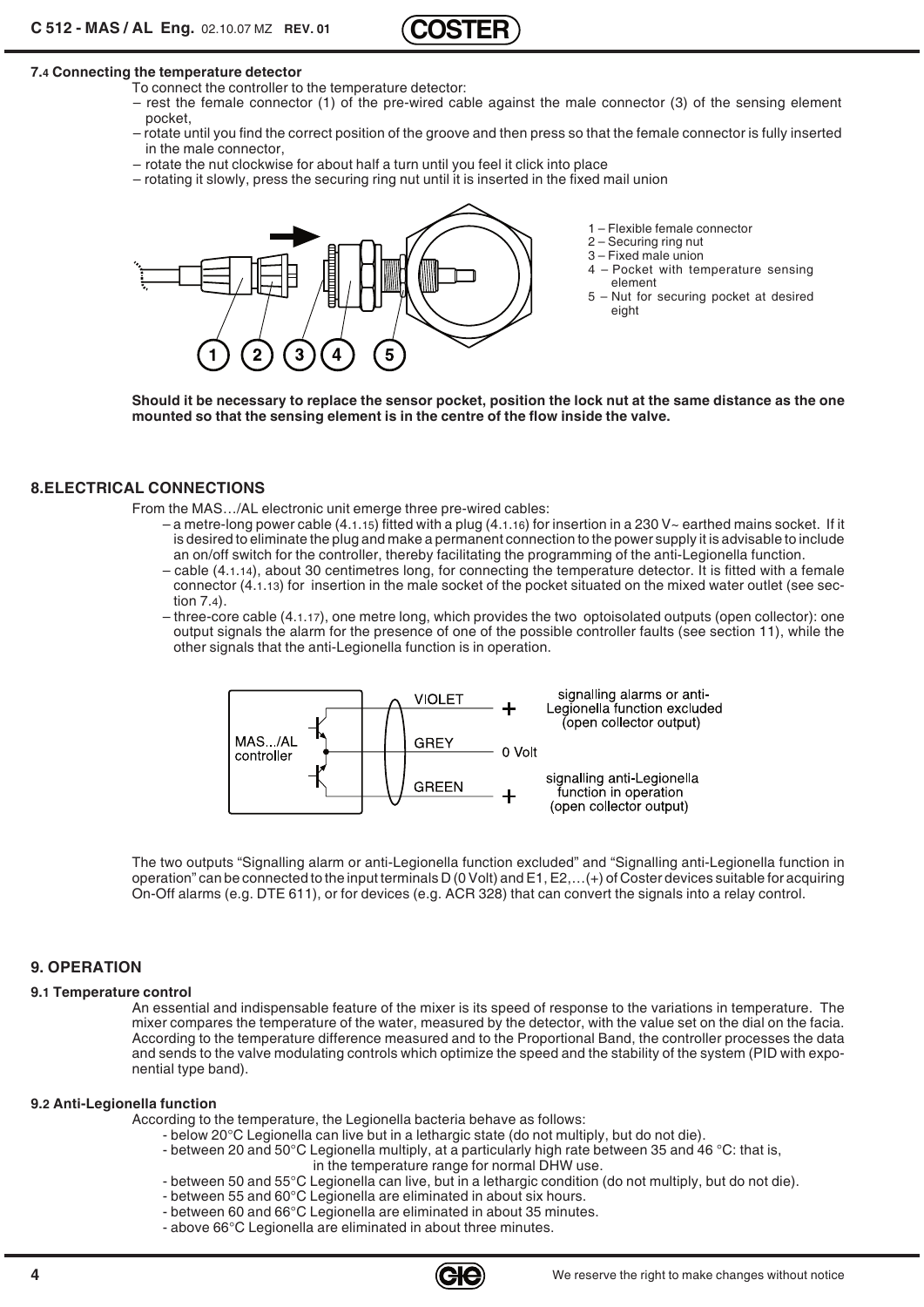IIn order to neutralize Legionella bacteria in the DHW distribution circuit (at all points reached by the thermal "shock"), and allowing a certain safety margin, the MAS…/AL units open the valve fully (thereby raising the temperature of the distribution circuit to that of the storage calorifier) for a length of time depending on the water temperature:

- below 55°C duration of function = 7 hours (anti-Legionella function considered not to be in operation) - between 55 and 57.5 $\degree$ C duration of function = 6 hours
	- between 57.5 and 60°C duration of function = 3 hours
	- between 60 and 65°C duration of function = 1 hour
	- above 65°C duration of function = 30 minutes

If during the anti-Legionella function period the water temperature changes, the duration of the function is also modified automatically to meet the new condition.

#### **For a good result keep the calorifier (before the mixer) at minimum 70°C .**

#### **10. TESTING AND CALIBRATING**

#### **10.1 Control of the temperature**

After having installed the controller on the valve (7.3) and connected the temperature detector (7.4), plug in the power supply cable to the mains. The temperature of the water coming from the calorifier must be above 35°C. Then proceed as follows:

- set the desired temperature dial to minimum (30°C): the controller should close the valve completely (the indicator moves towards the blue mark) and the mixed water should be cold.
- set the desired temperature dial to maximum ( $70^{\circ}$ C): the controller should open the valve completely or start making adjustments if the calorifier temperature exceeds 70°C (the indicator moves towards the red mark) and the mixed water should be hot.
- set the desired temperature dial to the required temperature (generally between  $47^{\circ}$ C and  $50^{\circ}$ C = black zone of scale): check that the temperature of the mixed water is at the desired value.
	- If the test gives a negative result, first of all check that the installation is correct (see section 7).

#### **10.2 Programming the time of activating the anti-Legionella function**

**WARNING:** the activation of the anti-Legionella function can bring about the release, in the distribution circuit, of DHW at very high temperatures (calorifier temperature). Accordingly, it is preferable for the function to operate at times when the use of DHW is improbable.

On the basis of this consideration, **the controller is programmed in the factory to operate the anti-Legionella function at 02.00 (British Summer Time) during the night between Sunday and Monday**: this is considered to be one of the periods when the use of DHW is least likely

#### **If you want to change the day and time, do as follows:**

- 1) when the controller is powered, the "HOURS and "DAYS" LEDs light, alternately, a number of times equal to the hours and days to go before the activation of the anti-Legionella function, according to the program existing in the MAS.
- 2) remove power by taking out the plug from the mains socket, wait a few seconds, and then power up by reinserting the mains plug.
- 3) from this moment there are two minutes (120 seconds) available in which to press the buttons to start setting the new time and day (if during the two minutes no buttons are pressed the previous programming is maintained). For each depression of either of the two buttons a new period of 30 seconds starts: it is necessary to act within this period in order to continue the programming. After 30 seconds have elapsed from the last depression of the buttons, MAS memorises the programming up to that moment.
- Then proceed as follows:
	- \* press the "HOURS" button **as many times as the number of hours which separate the actual hour from the desired hour (each time the button is pressed the corresponding LED lights).**
	- press the "DAYS" button as many times as the number of days which separate the actual day from **that desired (each time the button is pressed the corresponding LED lights).**
	- **WARNING:** if the time to be programmed is previous to the actual time and so, in the course of its setting, midnight (24.00 hours) is passed, it is necessary to count one day less.
- 4) 30 seconds after the last depression of either of the two buttons, the controller memorises the setting made and the "HOURS" and "DAYS" LEDs will indicate, by flashing, the number of days and hours which must pass before the anti-Legionella function is activated.
- 5) in this way it is possible to check the correctness of the new programming. In the event of an error, repeat the programming starting from point 2.

**Example 1:** display of the days and hours before the start of the anti-Legionella function

- $-$  current time  $= 17.00$ .
- $-$  current day  $=$  Thursday
- time programmed for anti-Legionella = 03.00 Monday morning (night between Sunday and Monday).
- "HOURS" LED will light 10 times: between 17.00 and 03.00 , in fact, 10 hours elapse. (18-19-20-21-22-23-**24**-01-02-03). – "DAYS" LED will light 3 times: between Thursday and Monday four days pass, but since one day has already been
- taken into account by passing 24.00, the number of days becomes 3. – in fact, between the two dates elapse exactly 3 whole days and 10 hours.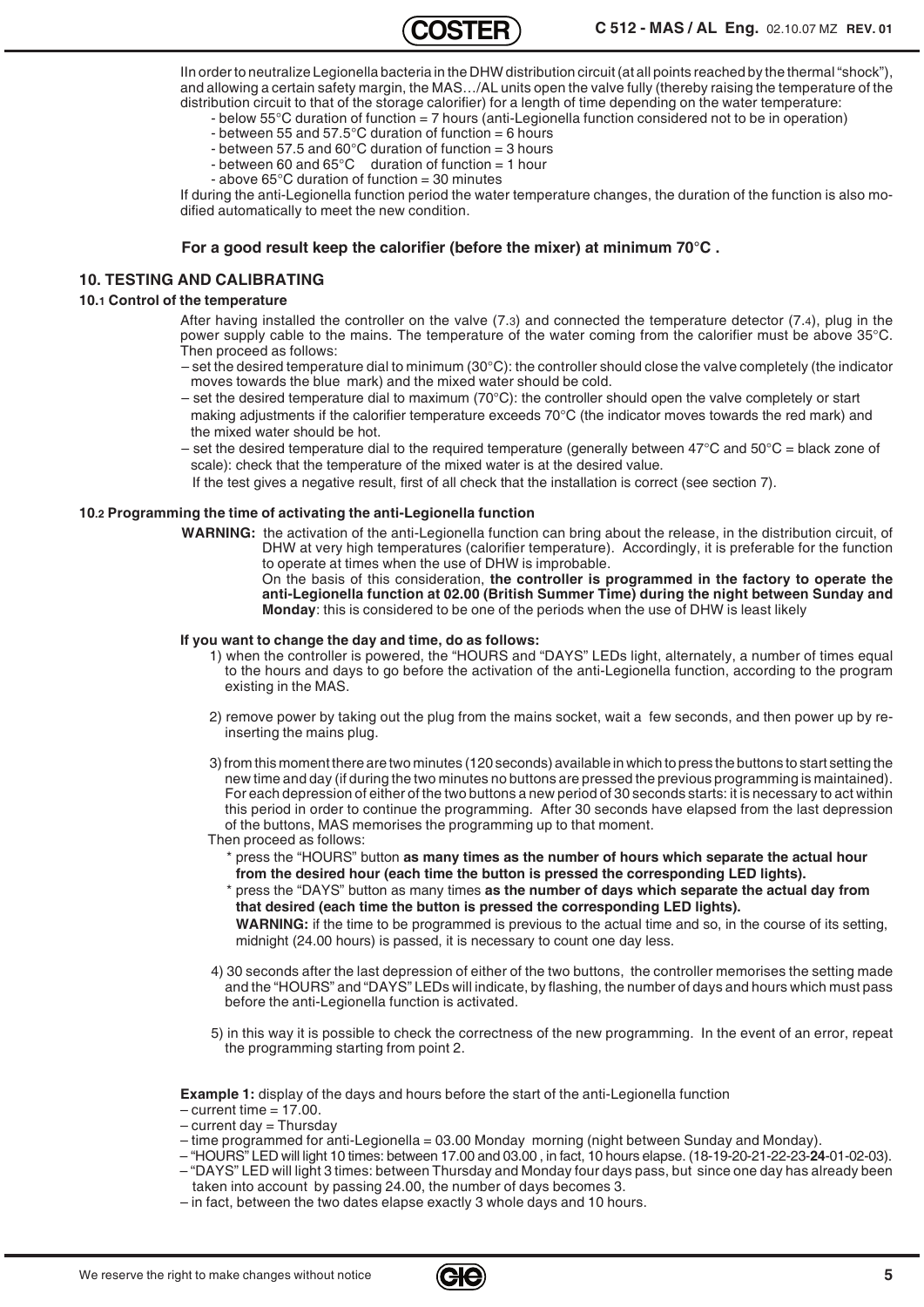

**Example 2:** changing time of intervention of anti-Legionella function to a time later than that set:

- $-$  current time  $= 09.15$
- $-$  current day  $=$  Wednesday
- $-$  desired day and time for activating anti-Legionella = 11.15 Tuesday morning
- hours lacking (number of depressions of "HOURS" button) = 2 (10,15,11,15)
- days lacking (number of depressions of "DAYS" button) = 6 (Thursday-Friday- Saturday-Sunday-Monday-Tuesday). The days are counted entirely since the time programmed is later than the actual time and, in the course of its setting, midnight has not been passed).
- wait 30 seconds and the "HOURS" and "DAYS" LEDs will start to light according to the program set, i.e. exactly twice for the hours and 6 times for the days.
- **Example 3:** changing time of intervention of anti-Legionella function to a time earlier than that set:
	- $-$  current time = 17.00
	- $-$  current day = Friday
	- $-$  desired day and time for activating anti-Legionella = 13.00 Monday
	- hours lacking (number of depressions of "HOURS" button) = 20 (18-19-20-21- 22-23-**24**-01-02-03-04-05-06- 07-08-09-10-11-12-13)
	- days lacking (number of depressions of "DAYS" button) = 2 (Saturday-Sunday. The days become "3-1" since the programmed time is earlier actual one and, during its setting, midnight has been passed).
	- wait 30 seconds and the "HOURS" and "DAYS" LEDs will start to light according to the program set i.e. exactly 20 times for the hours and twice for the days.

#### **Comment :**

– if the time programmed is already correct and you want to change only the day, use only the "DAYS" button. If, on the other hand, you want to program the start of the function within 23 hours of the current time, use only the "HOURS" button.

#### **10.3 Manual activation of the anti-Legionella function**

At any time, even during the first two minutes of start-up dedicated to programming, the anti-Legionella function can be activated by pressing at the same time the "DAYS" and "HOURS" buttons for at least 10 seconds. In the period "Anti-Legionella function active" the "DAYS" and "HOURS" LEDs are both lit and remain lit.

#### **10.4 Switching off anti-Legionella function**

If the anti-Legionella function has been activated manually, this function can be switched off manually by pressing the "DAYS" and "HOURS" buttons at the same time for at least 10 seconds.

The exclusion of the anti-Legionella function will be indicated by the "DAYS" and "HOURS" LEDs which, from the fixed lit condition will start signalling respectively the days and the hours to go before its next automatic activation or, in the event of an error status, will indicate which error.

The function cannot be switched off manually if it has been activated automatically.

#### **10.5 Permanent exclusion of anti-Legionella function**

During the first two minutes after activation (time for programming) press the "DAYS" key exactly 10 times: in this condition the intervention of the anti-Legionella function will be completely excluded.

If the function is excluded, the "DAYS" and "HOURS" LEDs will flash simultaneously in cycles of three.

## **11. LIGHT SIGNALS**

The two LEDs provide an immediate visual indication of the operational status.

1) **Normal operation with anti-Legionella function programmed**: this is the normal operating condition and the "HOURS"and "DAYS" LEDs flash separately. The number of flashes indicates respectively the number of days and hours to go before the

2)**Anti-Legionella function in progress**: both LEDs remain lit.

3)**Programming phase**: during the programming of days and hours the LEDs indicate, with a flash, that the relative key has been pressed.

4)**Temperature detector fault (Priority 1)**: the LEDs flash at the same time once only. The temperature detector might be short-circuited (in this event the valve closes); or there could be an open circuit (in this event the valve opens).

5)**Clock incoherent (Priority 2)**:the LEDs flash twice at the same time. In this condition the anti-Legionella function is disactivated.

6) **Anti-Legionella function excluded (Priority 3)**: as indicated in 10.5. The LEDs flash three times simultaneously.

7) **Incomplete anti-Legionella function (Priority 4)**: the LEDs flash 4 times simultaneously. The anti-Legionella function has not been implemented because the calorifier water temperature was too low at that moment. These LED signals disappear if, automatically or manually, the function is activated and completed with a positive result.

**Warning** : the indications of malfunctioning or of the exclusion of the anti-Legionella function (indicated by "Priority 1…4") are not displayed during the first two minutes of start-up dedicated to programming. Moreover, in the event of the presence of several contemporary warnings, that with the lowest priority is displayed: that it, precedence is given to the most important warning.



activation of the function.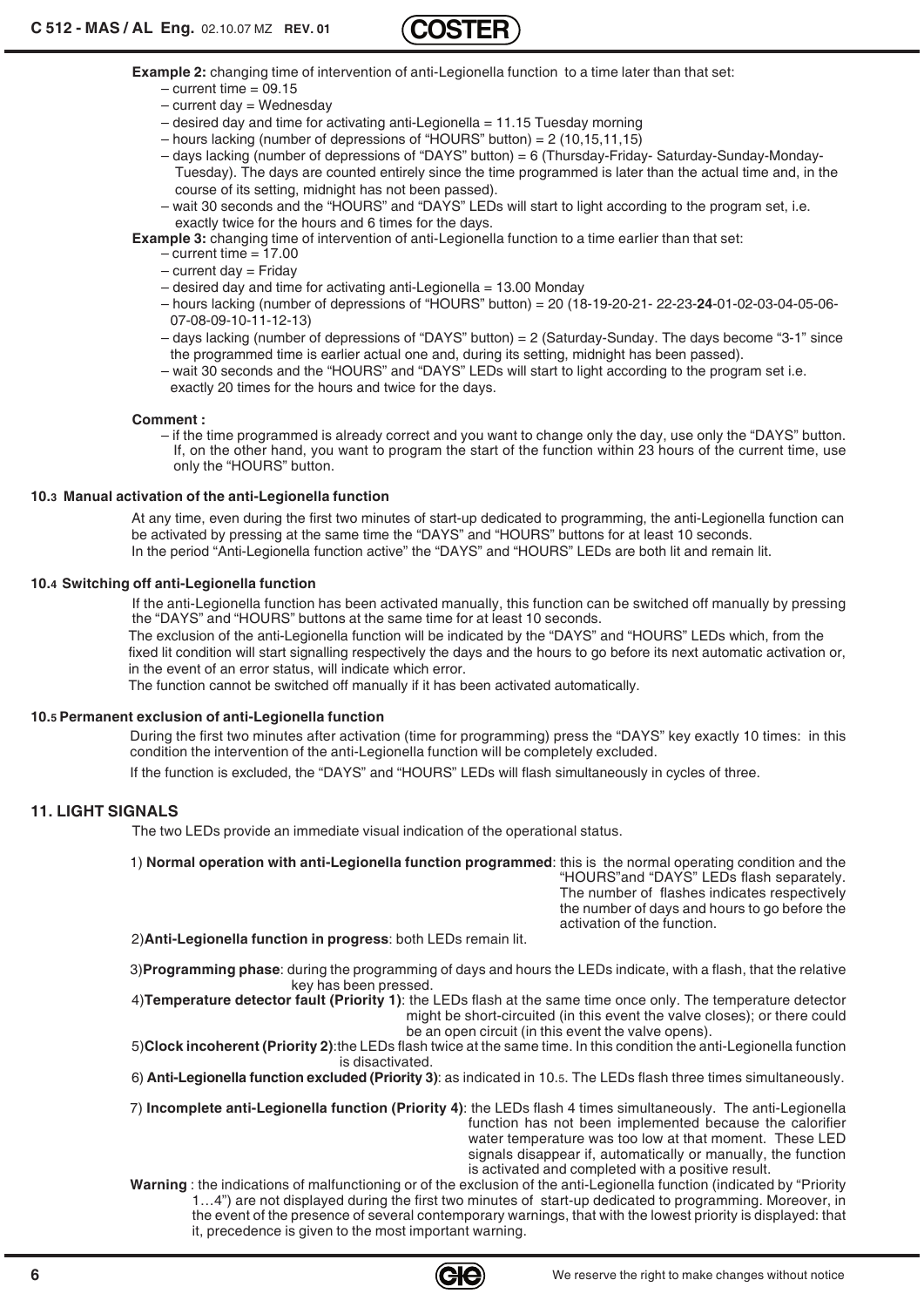## **12. OUTPUT SIGNAL**

- The controller has two electronic-type outputs deriving from two optoisolators (open-collector):
- output 1: warning that the anti-Legionella function is in progress.
- output 2: warning of the presence of at least one of the four possible types of malfunctioning indicated in section 11 under points 4), 5), 6) and 7).
- These two warnings are available for further automations or remote alarms.

### **13. PRESSURE DROP CHART**